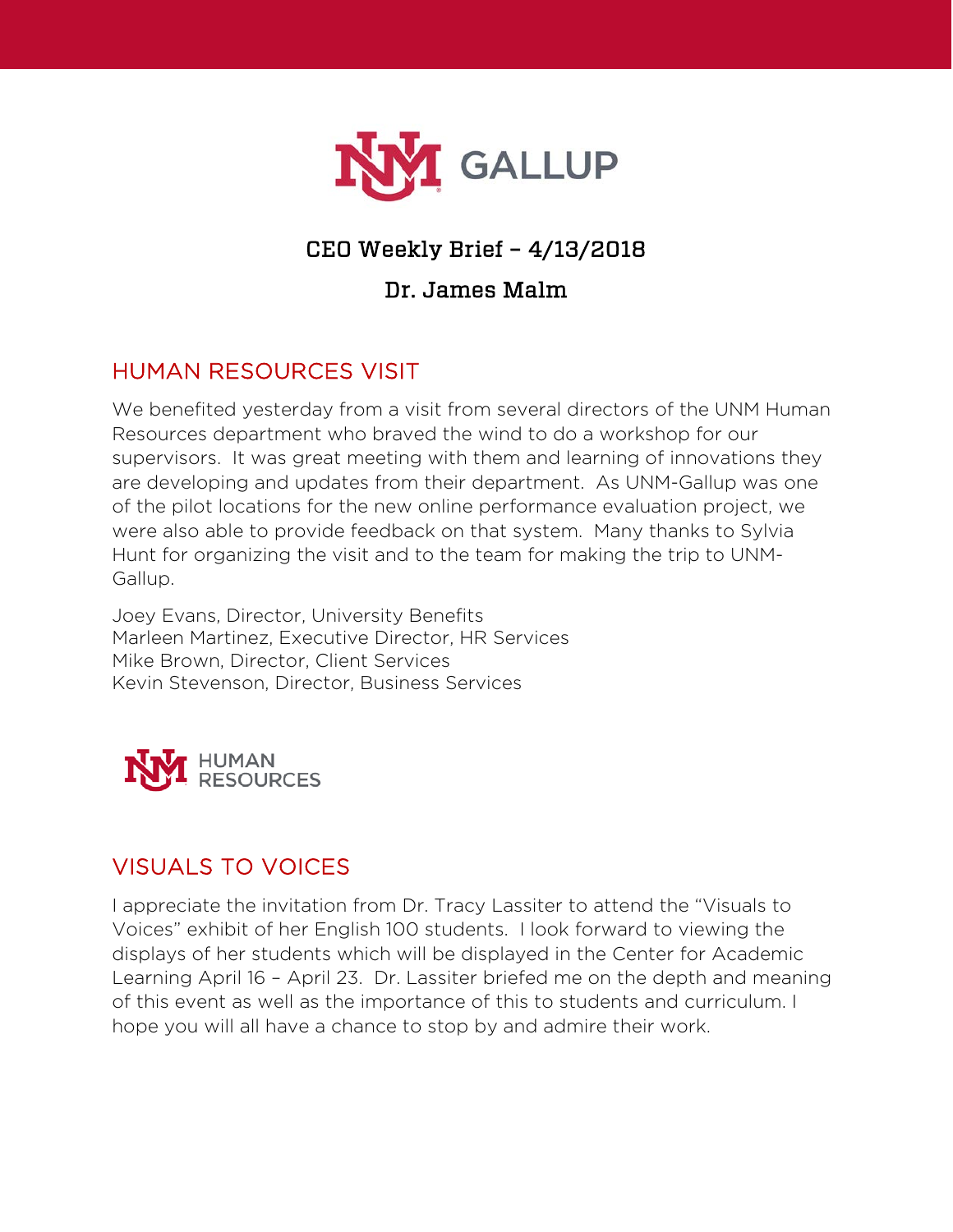

### PHYSICAL PLANT DESIGN PLANNING SESSION

On Monday of this week I met with the architects and engineers from main campus and spent several hours going line by line reviewing the design documents for our new \$2 million physical plant facility. The design is now 100% approved and ready to go out to bid. I look forward to breaking ground on this project perhaps as soon as early fall.

### LOCAL ADVISORY BOARD RETREAT

The members of our local advisory board convened this week for a retreat during which they reviewed their code of ethics. These are the rules of conduct that guide and direct their roles on the board and they took this task very seriously. Please refer to the link below for the full listing of the code of ethics. As elected officials, our board members are one of our links to the community and bring the voices of their constituents back to the campus.

| LOCAL GOARD CODE OF ETHICS                                                                                                                                                                                                                                                                                                                                                                                               |
|--------------------------------------------------------------------------------------------------------------------------------------------------------------------------------------------------------------------------------------------------------------------------------------------------------------------------------------------------------------------------------------------------------------------------|
| The silvers is the commodity form wholesale in the manuscripture. These common of the UNESC count Blanck, I are otherwise<br>is mailed light equality or a control makers with the first in                                                                                                                                                                                                                              |
| 1. About of collections from 4 locatings maybe as constituents and activities to reach president and mass to                                                                                                                                                                                                                                                                                                             |
| 3. Proceeds that twin be supported as a state for their contract and hands accounts of the figure of our<br>mail at a painty matting is senious completed as a fill the serious to the set of the seat channel and<br>at young of the particular on the same of this fact concentrate that the basic definite to authority fact that<br>contracts, and many must alread arrist an assured on temphones, entre pointings. |
| think in locations with the figure instruments of the figure in a water company of any property of additional of<br>painter into single surrou calendari products of such and products the military, or the disease                                                                                                                                                                                                      |
| front position in label stills front-excess at first what the first, by office with automatical<br>to do be, and housing the confidentially of influential that is a to report analy questioned ten.                                                                                                                                                                                                                     |
| Vigilate vs. pollutionist at a finant trustee by missing must good notable assessment to a<br>interded stock and though participation is program standard by the field and dataset thermodia, fortuge<br>Thursday manifesting and its shapeping in a major and channel strikes of distribution continuous                                                                                                                |
| Eugent the engineers of those persons sent suppliers to send as some recurs and and and main courty<br>after to accordant final air animousses are consents includes that the basic sections and that they are start with                                                                                                                                                                                                |
| Point in both of a bank against the at a structure of the at the point of the at the total and the bank of<br>frozet of any other behind of spatial and that the best model of the seconds antique distinct                                                                                                                                                                                                              |
| 8. Amended as principles that is to make the pitche by which told this services or you that the situal<br>administration of the advocated companies is determined to the discipline fidential world leader into companies<br>and restraining academicities constraint and a motivatic superint relationship and the Georgia Schools                                                                                      |
| Outside will strategies which refinished will consenting to charge experiments, and the cashs with<br>dead in noter comp company are consider home decorations for a veter commenting of their<br>basis and instruments of products with the status first linear                                                                                                                                                         |
| 10. Removement than 4 to be crossinged for the insurance commitment and incoment for incomentary company of the<br>passions are a transported of the property of the company                                                                                                                                                                                                                                             |
| 11. Water to release and in the 1 standard to brand that the anti-contract with later colors.                                                                                                                                                                                                                                                                                                                            |
| 11. Truck, structured is clear four-of-state members for the new affective control and passed beauty to you<br>community, in a same of teampoon and executive in poster procedure as the grander comprisant for that<br>construction and the completed of the more probability increasing                                                                                                                                |
| homes to be con faculties board from the word stager. Tells                                                                                                                                                                                                                                                                                                                                                              |
| Play managers was freut                                                                                                                                                                                                                                                                                                                                                                                                  |
| Senatorial Lands                                                                                                                                                                                                                                                                                                                                                                                                         |
|                                                                                                                                                                                                                                                                                                                                                                                                                          |
|                                                                                                                                                                                                                                                                                                                                                                                                                          |

### SCHOLARSHIP CEREMONY

It was my honor to attend the 6<sup>th</sup> Annual UNM-Gallup Scholarship Ceremony this week. I am humbled by the number of donors and sponsors who support our students and help to ease the financial burden of attending college. As always, I am awed by the students themselves and the amount of work they have to do to succeed and persist. Many congratulations to the 456 students who were scholarship recipients for the 2017-2018 academic year. They were